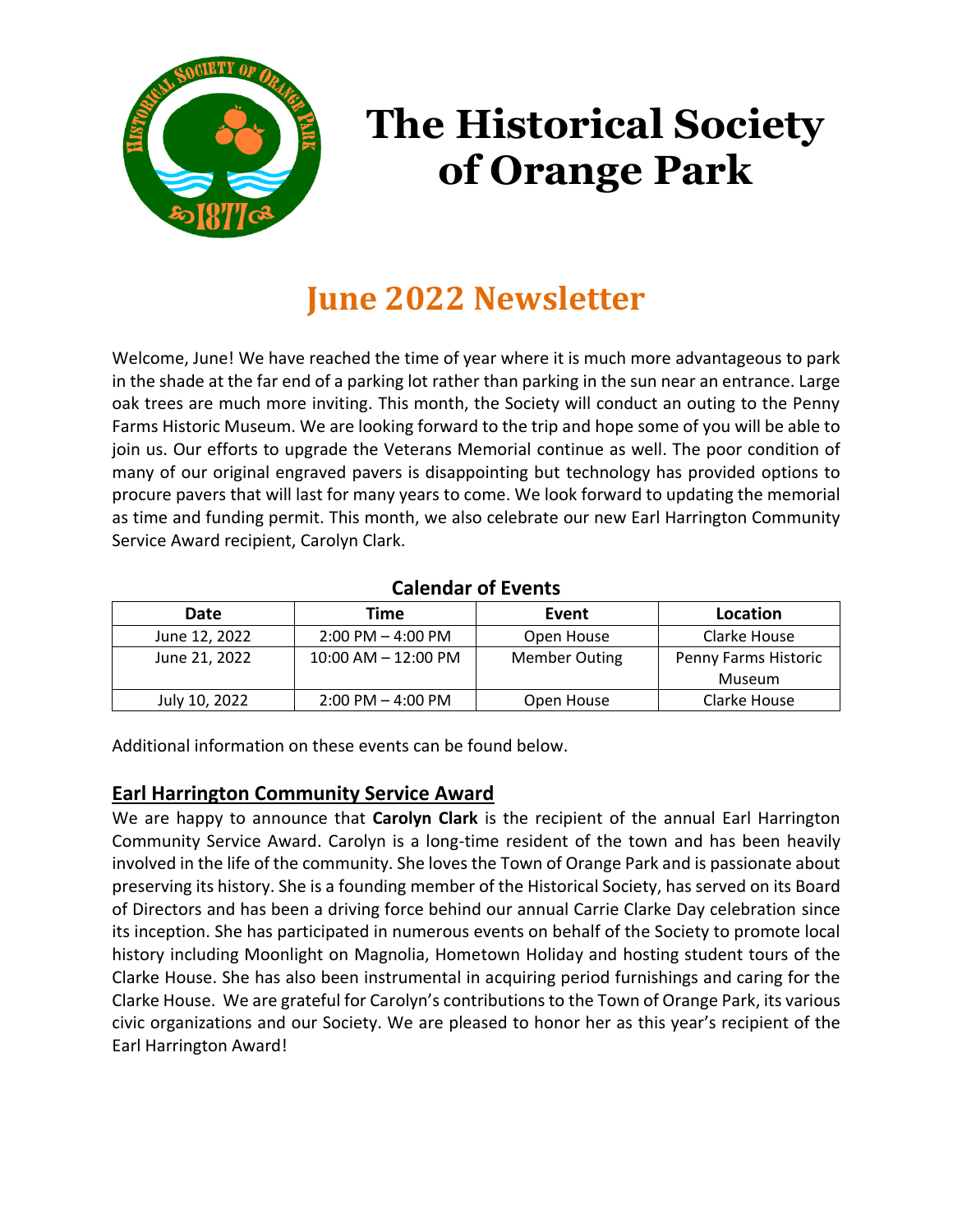

**Carolyn Clark and Cindy Cheatwood**

#### **Member Outing to the Penny Farms Historic Museum**

At 10 AM, Tuesday, June 21, the Society invites its members to meet at Penny Farms for a tour of their new historical museum. The museum is adjacent to the Town Hall at 4100 Clark Avenue, just one block off of the J.C. Penney Memorial Scenic Highway (SR 16). Come learn about the unique history of Penny Farms as the town prepares to celebrate its centennial in 2027. Our visit to Penny Farms will also include a tour of the town followed by lunch. Members are welcome to either drive directly to Penny Farms or, for members that prefer to carpool or need a ride, we will meet at Clarke House Park



the morning of the outing. We will leave for Penny Farms no later than 9:15 AM so that we can arrive at the museum by 10 AM. We look forward to a good outing and learning more about our neighbors to the south in Penny Farms.

For information about the Penny Farms Historic Museum, please visit their website at [Penney](https://historicalsocietyofpenneyfarms.org/penney-farms-historic-museum/)  Farms Historic Museum - [Historical Society of Penney Farms.](https://historicalsocietyofpenneyfarms.org/penney-farms-historic-museum/)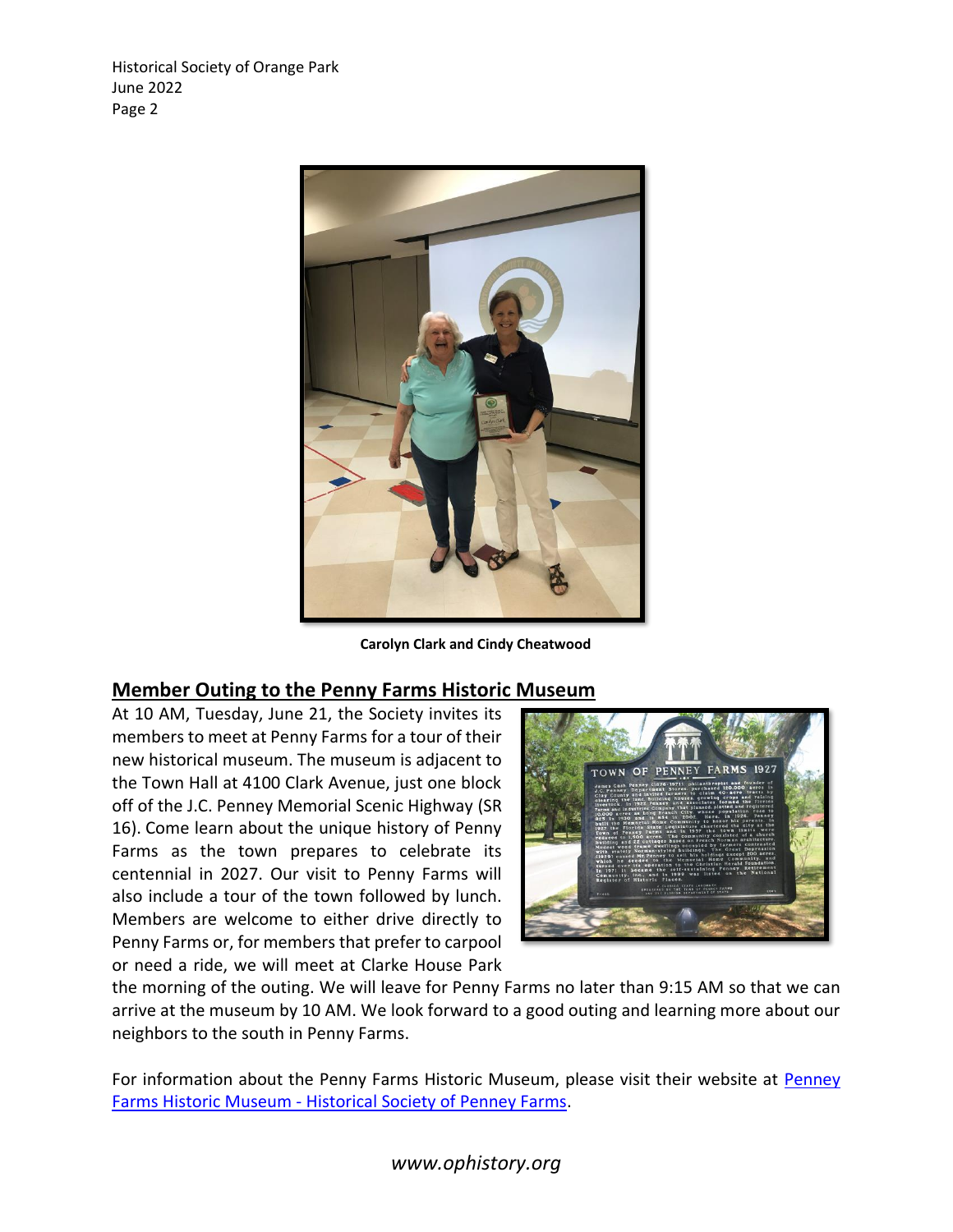#### **Veterans Memorial Update**

In the last issue of the monthly newsletter, we mentioned that we were working on a project to address ongoing maintenance of the Veterans Memorial area. The work to restore the 3 benches and the Memorial itself has been completed and we think it has made a very noticeable difference.

We are now focused on the pavers. Many of the engraved pavers have been installed for over 10 years and have shown marked signs of deterioration in the lettering that in many cases make the pavers almost unreadable. We must address this issue.

We are in the process of identification of the pavers that need to be replaced and also the best company to provide the engraved pavers. We hope to have this phase of the



project done by the end of June and have the replacement and new pavers installed at the Memorial by the end of September to be ready in time for our next Veterans Day Ceremony.



**Faded Original Paver Sample New Paver**

In reviewing the costs for acquiring new pavers, engraving and installation it has become clear that costs have increased across the board. We have provided the engraved 4 x 8 brick paver for the past 10 years for a \$50 donation to the Veterans Memorial. We now find that with the cost increases the price of a new 4 x 8 engraved paver will be a \$100 donation.

We want to ensure that we provide sufficient notice to all of our members and supporters so we will maintain the \$50 price thru our next cycle of paver orders which will be submitted no later than July 30, 2022.

If you have been considering buying a paver to honor a friend or relative for installation at the Veterans Memorial, please do so by that date and be sure to tell your friends and family about this price change as well.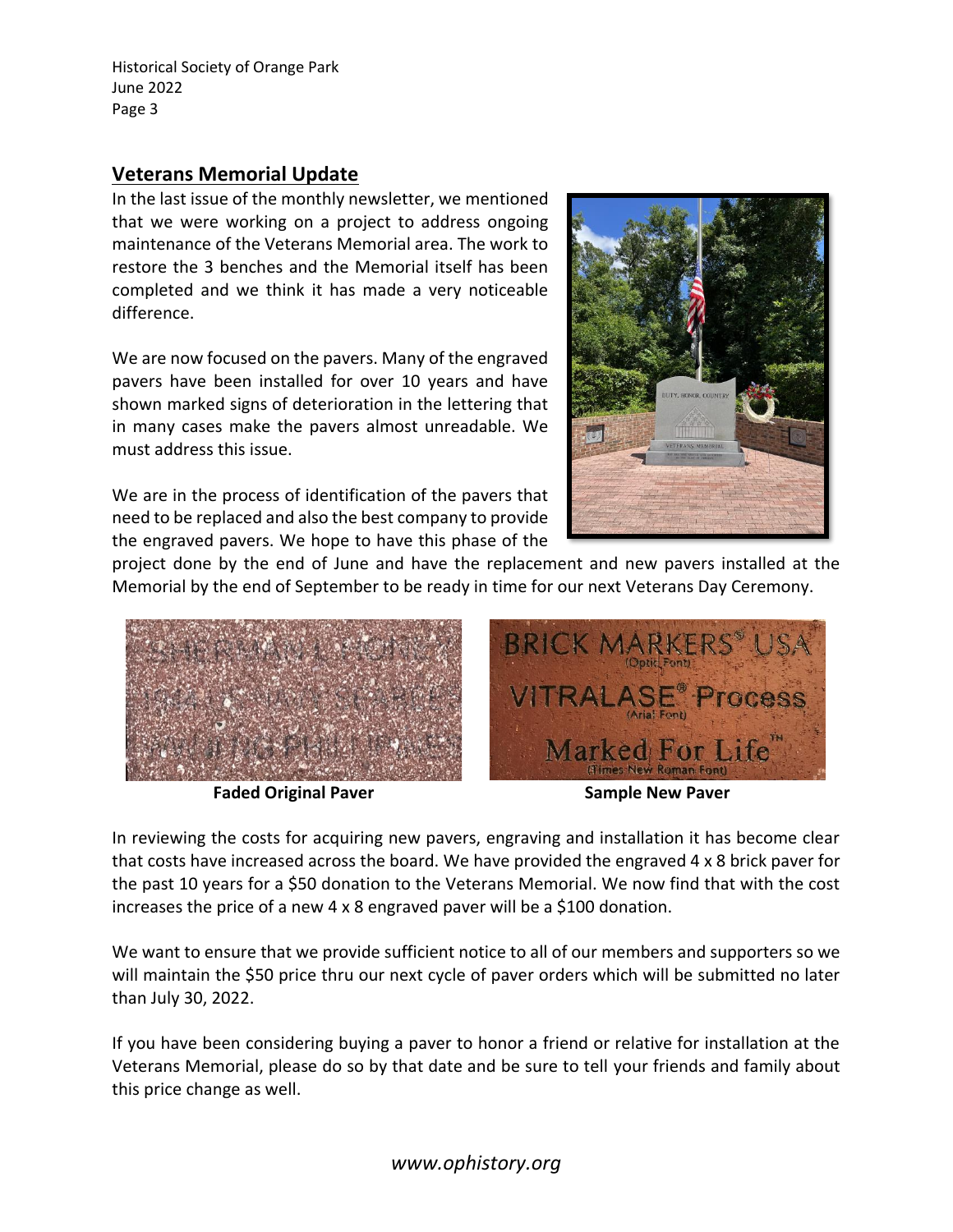We will be conducting a fundraiser to help offset the costs of the replacement pavers. We will keep you informed of the progress of this project in our next newsletter.

#### **General Meeting - Harriet Beecher Stowe's Visit to Laurel Grove**

On May 9, a general meeting was held at the Orange Park Library. At this meeting, we discussed a visit to Laurel Grove Plantation by the world-famous author of *Uncle Tom's Cabin*, Harriett Beecher Stowe. Mrs. Stowe wrote about her visit in letters, in her book, Palmetto Leaves, and most specifically, in an article for Atlantic Magazine, dated May 1879. Mrs. Stowe's descriptions of her visit provide us with the best description of the old plantation and a good description of the challenges of farming and managing a plantation in the aftermath of the Civil War.

In the immediate aftermath of the Civil War, the economies of the Confederate States were in ruins. As people turned away from the business of war to the business of living, they had to find new ways of generating income. The economy of the old South was based on agriculture. With the end of slavery, plantation owners, anxious to see their property productive again, had to find new ways to make their land profitable. Their options were typically to hire workers or lease the land to others, often for a share of the profits from their operations.



**Harriett Beecher Stowe**

Laurel Grove Plantation was no exception. The once thriving plantation purchased by Catherine Hookey in 1863, was in ruins after being abandoned during the war. After the war, two young Union Army veterans named Kinney and Chamberlin, decided they could make their fortune growing cotton. They noted that land was cheap and there were a large number of freedmen, knowledgeable in cotton farming, looking for work. To that end, they leased Laurel Grove Plantation, hired a work force and went to work. They gravely miscalculated their costs and soon realized they were underfunded. After a year, they sought additional partners. Fred Stowe, son of Harriett and Calvin Stowe, heard their story and was interested. His mother was also interested. Fred, recently discharged from the Army, was a troubled young man. He had a history of alcohol abuse and had also been injured at Gettysburg. He was trying to get back on his feet after the war. His mother thought that

good, outdoor work in relatively remote north Florida would be a great opportunity for Fred to get his life in order. She also liked the idea of providing jobs to freedmen as she knew they would need opportunities in the new economy. Harriett decided to invest \$10,000 in the venture. Fred and his cousin, Christopher Foote, joined Kinney and Chamberlin and the four of them traveled to Laurel Grove in the fall of 1866.

Laurel Grove Plantation was still functional but in disarray. The house, outbuildings and slave quarters were still intact but suffering from disuse and disrepair. Harriett visited the plantation for the first time in March 1867. She was curious about Florida, probably due to descriptions of the area by her half-brother, James Beecher, who was stationed in Jacksonville during the Civil War. She also wanted to see for herself how her son was doing and what could be done to help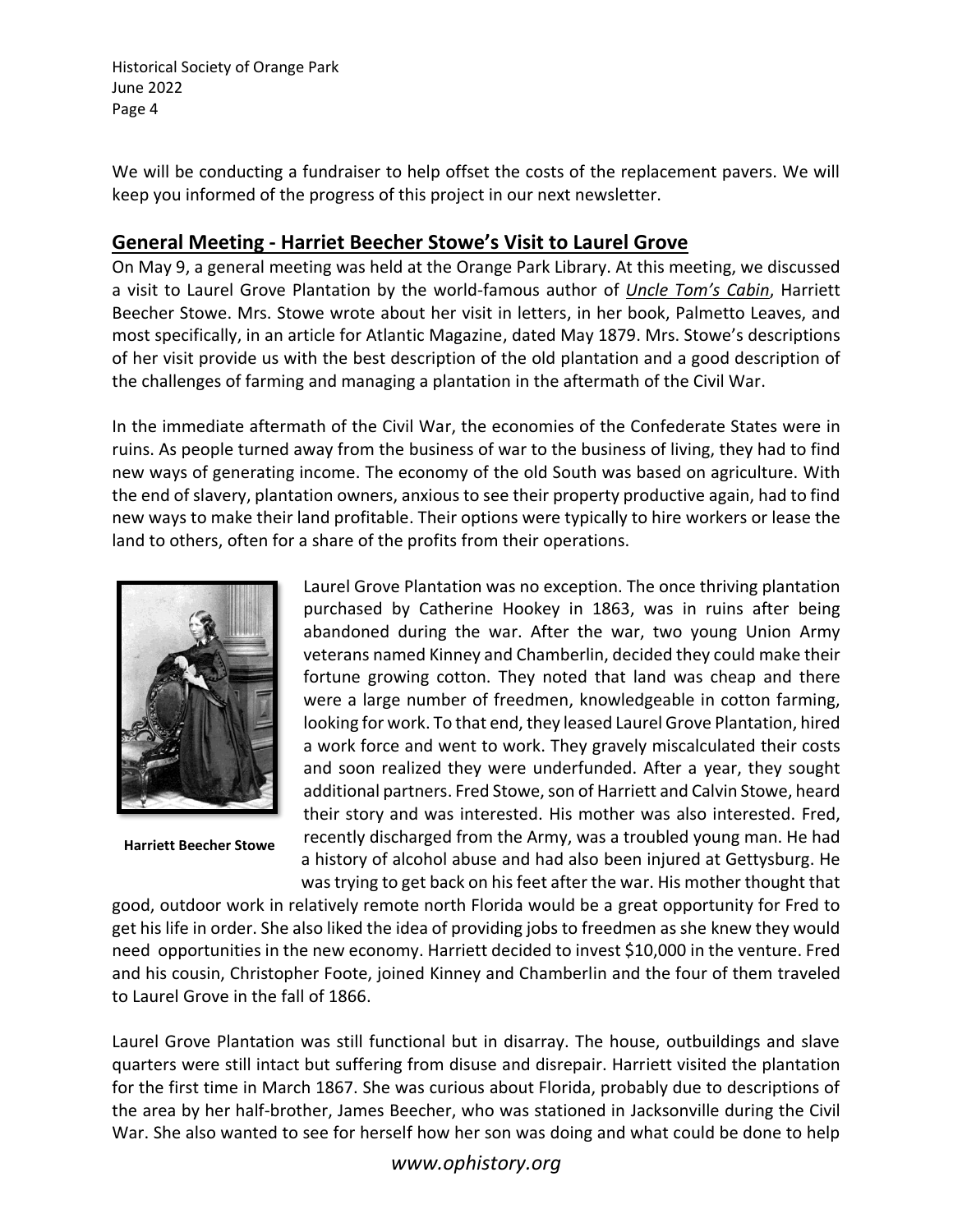the former slaves. She was accompanied by her brother, Charles Beecher, and Spencer's wife, Marcia, and their baby.

The party arrived at Laurel Grove late one afternoon. They walked about a half-mile inland to the house through the deep, soft sand and cotton fields. The house was a 1-1/2-story house with a 12' wide veranda in front surrounded by a picket fence under a cluster of oaks.

Mrs. Stowe noted the broken windows and general disrepair of the house. The plantation had sat abandoned for three years and was used by various wanderers or stragglers that decided to stay for a time. Most of the windows were broken and a door hinge was also broken. No one had made any effort at repair.

A wide hallway ran straight through the house, from front to back, with rooms on either side. At one end of the veranda, connected by a short, covered walkway, was an octagonal building, with a large window in each side, which was used as a music room. Nearby was another building with four rooms that was used as a school for the planter's children. It also included living quarters for the teachers.



**We believe this to be a photograph of the plantation schoolhouse taken (circa 1901). The Rev. T.S. Perry of the Congregational Church of Orange Park offered this description of the schoolhouse in 1896:** *"Only the schoolhouse now remains perhaps a survival of the fittest. It is still in tolerable repair, and though the roof is thickly covered in mosses and parasitic plants, it is fairly tight."*

Mrs. Stowe also noted the coarse construction of the house. There were few finishing touches, and the carpentry work was not done by a craftsman. She surmised the work had been done by self-taught slaves and noted that a plantation was its own domain. Its needs were provided for by its workers who were primarily self-taught and unskilled.

In addition to these buildings, Mrs. Stowe noted a "village of well-built and comfortable little houses" for the workers, which were former slave quarters. She also noted an overseer's house, a large barn and a gin-house for the cotton. Other structures included a large, roofed brick oven, a double-walled (insulated) milk-room on posts and a smoke house. There was also a kitchen separate from the house.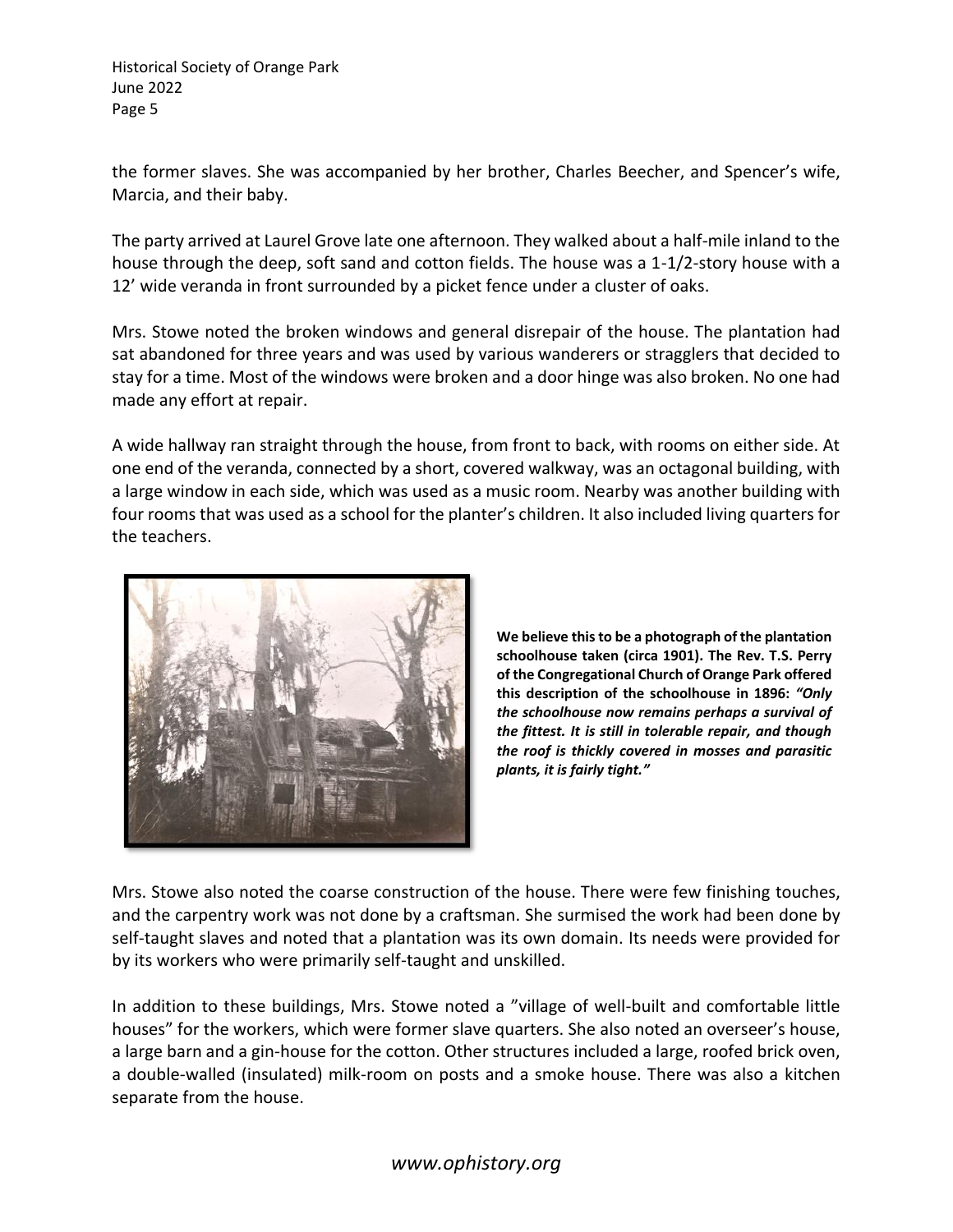The tenants were working 200 acres for their cotton project. They hired approximately 100 freedmen and women to provide labor and knowledge needed to grow cotton. These workers had taken advantage of their newfound freedom and had traveled from across the south looking for good employment opportunities. The workers lived on the property and had written contracts for the work with pay ranging from \$8 - \$12 per month. When it came to farming, the workers were basically doing the same work they had always done so they tended to stay in the same routines as before. The Head Man, Mose, came out at dawn and blew a shell to gather the workers. Mose divided the workers into gangs, assigned them a task then sent them to work in the fields. They worked about 3 hours then came back in for breakfast, went back out until they stopped for dinner then worked until night.

For relaxation, the workers would gather for prayer meeting in the evening where they would sing hymns and listen to sermons. These gatherings would often continue until around 11 PM.

Stowe's party brought books with them, which they distributed to the workers in an effort to teach them to read. They found that the children picked up reading quickly but the adults had a very difficult time.

The farmers were optimistic about their cotton crop. They hoped to earn \$20,000, which meant a \$10,000 profit. The crop was looking good but, in the end, the entire crop was eaten by Army Worms in a matter of days. In addition to the worms, other contributing factors doomed the enterprise. The four tenant farmers did not know their crop and were ill-suited to the work. Fred, often late for work or absent, was not an effective manager. The hired workers, without effective leadership, were not as productive as they could have been. Costs were also up since plantations were no longer self-sustaining. Food and supplies had to be bought and shipped in at a high cost. Mrs. Stowe lost her \$10,000 investment. The final harvest was only two bales of cotton however, despite their loss, their workers were paid.

Fortunately, the significant losses at Laurel Grove did not end Mrs. Stowe's investment in the area. While picking up her mail across the river in the village of Mandarin, Mrs. Stowe found a piece of property she liked and purchased it. She and her husband, Calvin, ended up wintering there for the next 17 years (1868 - 1884).

While living in Mandarin, she continued to write. She wrote a series of articles about Florida and travel for periodicals which ended up becoming a book entitled, *Palmetto Leaves*. She also continued to write other articles promoting the virtues of life in Florida and encouraging northerners to either visit as tourists or move here permanently to grow crops. People came in droves. Her popularity made her home a tourist attraction.

She also continued her work to educate the children of former slaves. With help from the Freedman's Bureau, a school was built near her home that was also used as a church. Both black and white children attended. The building burned down in 1872 but was replaced by another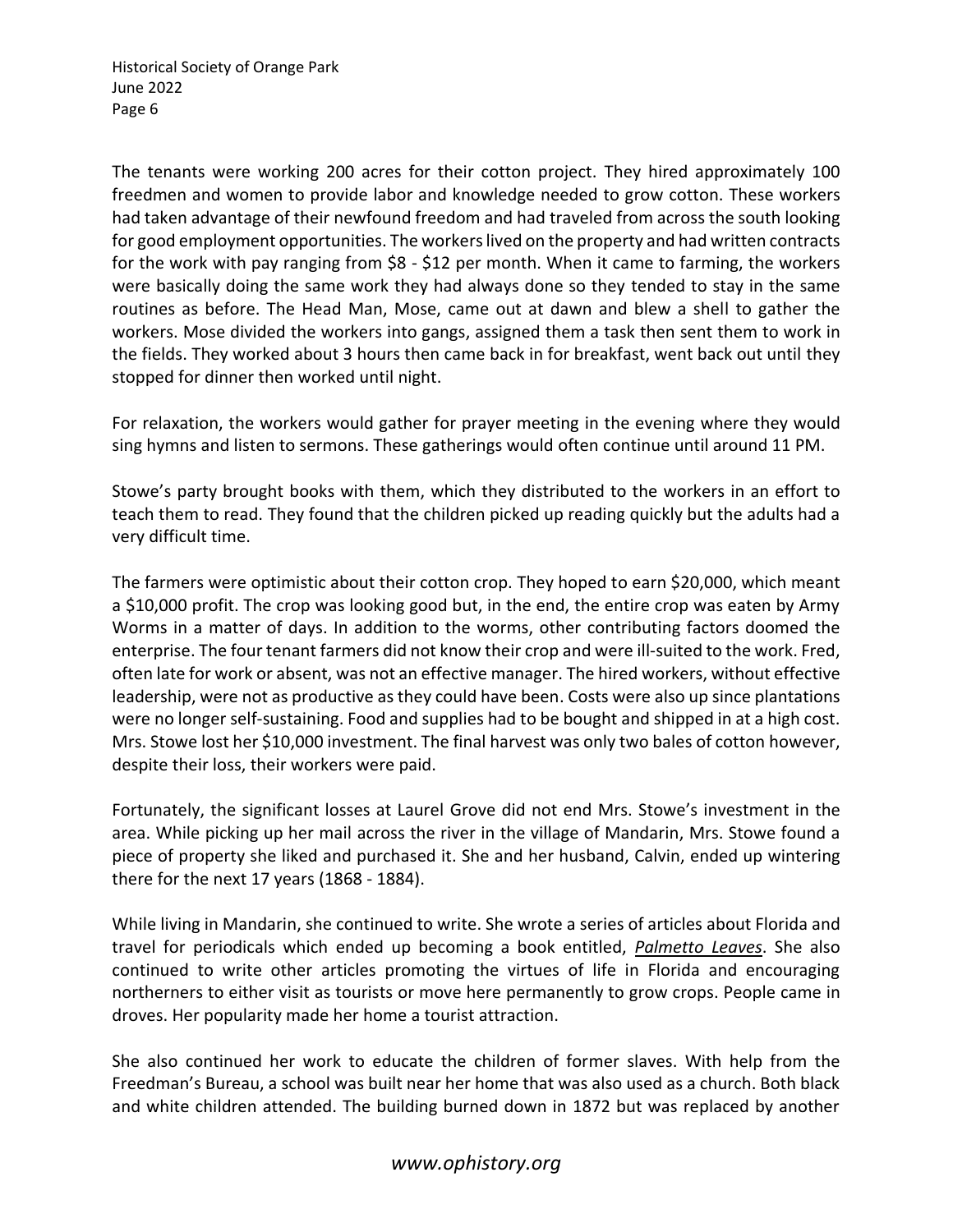structure that still stands today as the Mandarin Community Center. Stowe was also instrumental in encouraging the Episcopal Church to build churches in Florida.

Fred, unfortunately, did not fare as well. His problems with alcohol abuse continued. Fred decided to go to sea to avoid the continuing spotlight on him and his family. He travelled to San Francisco where he simply disappeared in 1871. His mother never gave up hope that she might one day hear from him.

Sources:

**Harriett Beecher Stowe in Florida, 1867- 1884**, Olav Thulesius

Mandarin Museum and Historical Society **Our Florida Plantation**, Atlantic Magazine, HB Stowe, May 1879

> **Beechers, Stowes and Yankee Strangers**, John T. Foster and Sarah Whitmer Foster

# **Art Guild of Orange Park**

The Art Guild of Orange Park will host Bella Notte, An Evening of Art, on September 15, 2022, from 6:00 PM until 10:00 PM at the Azaleana Manor Orange Park, Florida. For more information, please visit their website at BELLA NOTTE - [Art Guild of Orange](https://artguildoforangepark.org/special-events/)  [Park.](https://artguildoforangepark.org/special-events/)



# **World War II Plane Crash Site Tour**

On July 20, 1944, two Army lieutenants took off from Pinellas County in P-51 Mustang fighters on a training mission. They deviated from their assigned flight plan to fly over the home of one of the pilots in the Riverside area of Jacksonville. As the pilots flew low over the neighborhood, one clipped a tree which resulted in both planes crashing, killing both pilots and one resident on the ground and damaging several homes. You can read a detailed account of the accident and see photographs of the aftermath in these July 21, 2012 Florida Times-Union articles, [Remembering Jacksonville plane crash that shook Post Street in 1944](https://www.jacksonville.com/story/news/military/2012/07/21/remembering-jacksonville-plane-crash-shook-post-street-1944/15860372007/) and [Archives: Army pilot killed in](https://www.jacksonville.com/picture-gallery/news/military/2012/07/21/archives-army-pilot-killed-in/851961007/)  [1944 plane crash while trying to greet mom \(jacksonville.com\)](https://www.jacksonville.com/picture-gallery/news/military/2012/07/21/archives-army-pilot-killed-in/851961007/)

At 10:00 on the morning of Wednesday, July 20, local historian, Mr. Red Henry, will host a walkthrough and discussion of the 1944 Post Street plane crash, starting at the northwest corner of Post and King Streets, and walking four blocks to Willow Branch Avenue. The public is invited, to tour the area and learn more about this dramatic and tragic event in Riverside history. Dress for hot sunny weather and be ready to walk four, long blocks.